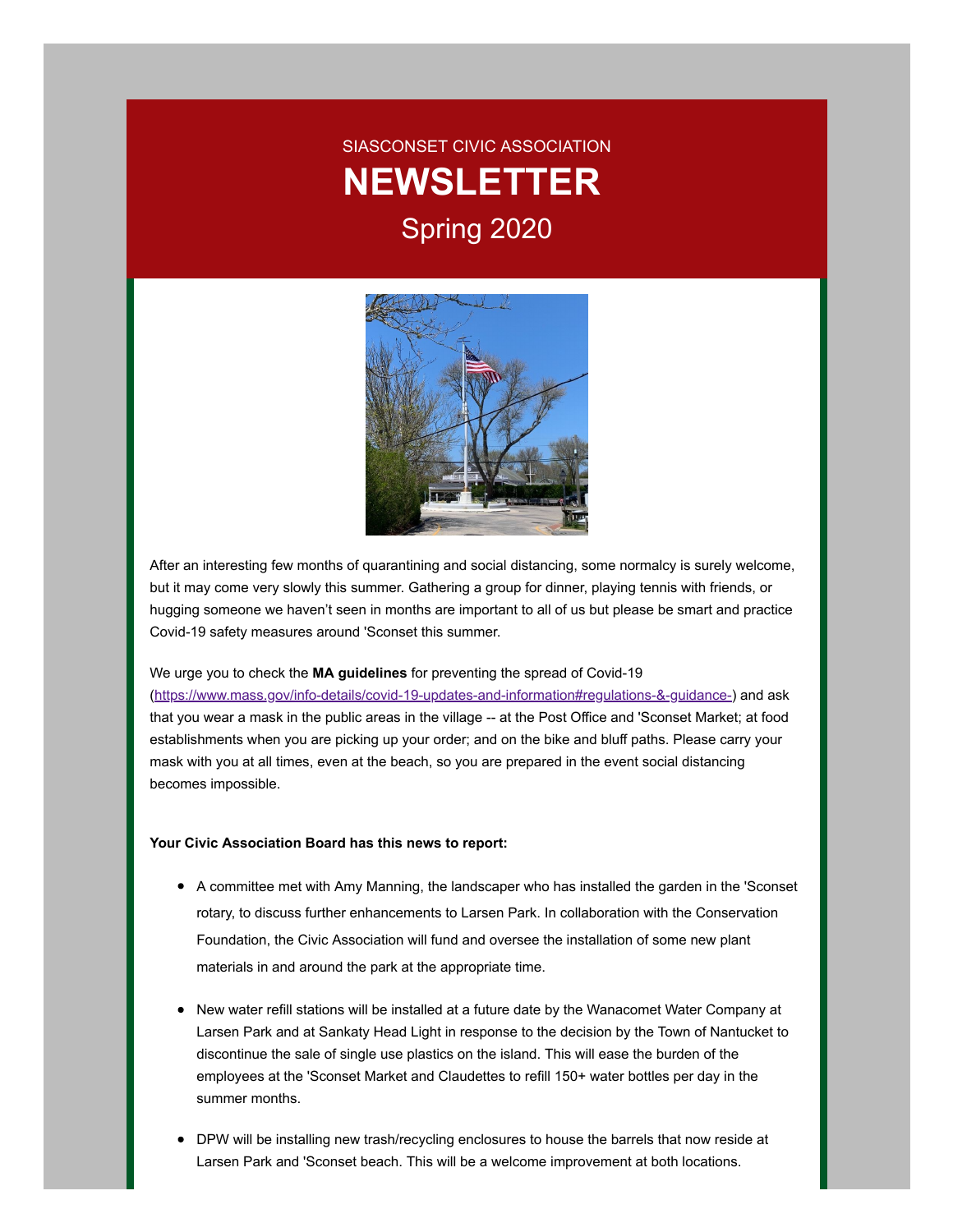- Fire Chief Steve Murphy has informed us that the outside stairs of the 'Sconset fire station will be restored as soon as the Town hires a mason or arranges for the work to be done by their facilities department. Consideration of the renovation/expansion of it is now off the table as it's been decided that there is not enough room on the current site to expand. A site for a new station and what will be done with the old fire station remains to be decided.
- Members of the 'Sconset Civic Association Clean Team were out and about in the village this spring to pick up trash and recyclable items along the roadways. Village clean-up will continue throughout the summer but only on an individual or family basis because of Covid-19. Watch for an email to members and/or posting on the Civic Association bulletin board about our safety protocol for this summer.
- Check out the new look of the picnic tables at Larsen Park. Amy Manning and crew were busy this winter applying a coating on the tables to make them easier to clean. A huge thanks to Amy Manning Landscape, Inc for taking such good care of the village for the past couple of years. The rotary plantings are gorgeous and Larsen Park looks terrific!

#### **Thank you, Sam Daniel!**

The Board would like to recognize Sam Daniel for his dedicated service to the village, as he has planted flowers annually at pump square for the last fifteen years.

**Information regarding our 'Sconset businesses:** *(Subject to change as restrictions are lifted)*

- **Claudette's** opened Memorial Day weekend, taking phone orders, credit card payment, and curbside pick-up. No deck seating at this time. (<https://www.claudettessconset.com/>)
- The **'Sconset Market** opened this past weekend with online ordering [\(https://sconsetmarket.com/\)](https://sconsetmarket.com/), curbside pick-up, and a new take-out window for coffee, baked goods, sandwiches, and ice cream. Social distancing and masks are required for shopping inside.



- The **'Sconset Book Store** has also opened with online ordering ([https://sconsetwines.com/\)](https://sconsetwines.com/) and limited inside shopping.
- **•** The **'Sconset Café** will be opening sometime in June for take-out dinner orders only. [\(https://sconset-cafe.business.site/](https://sconset-cafe.business.site/))
- The **Chanticleer** will be opening in mid-June for take-out only, for both lunch and dinner. They will expand to table service when allowed under MA guidelines [\(http://chanticleernantucket.com/](http://chanticleernantucket.com/))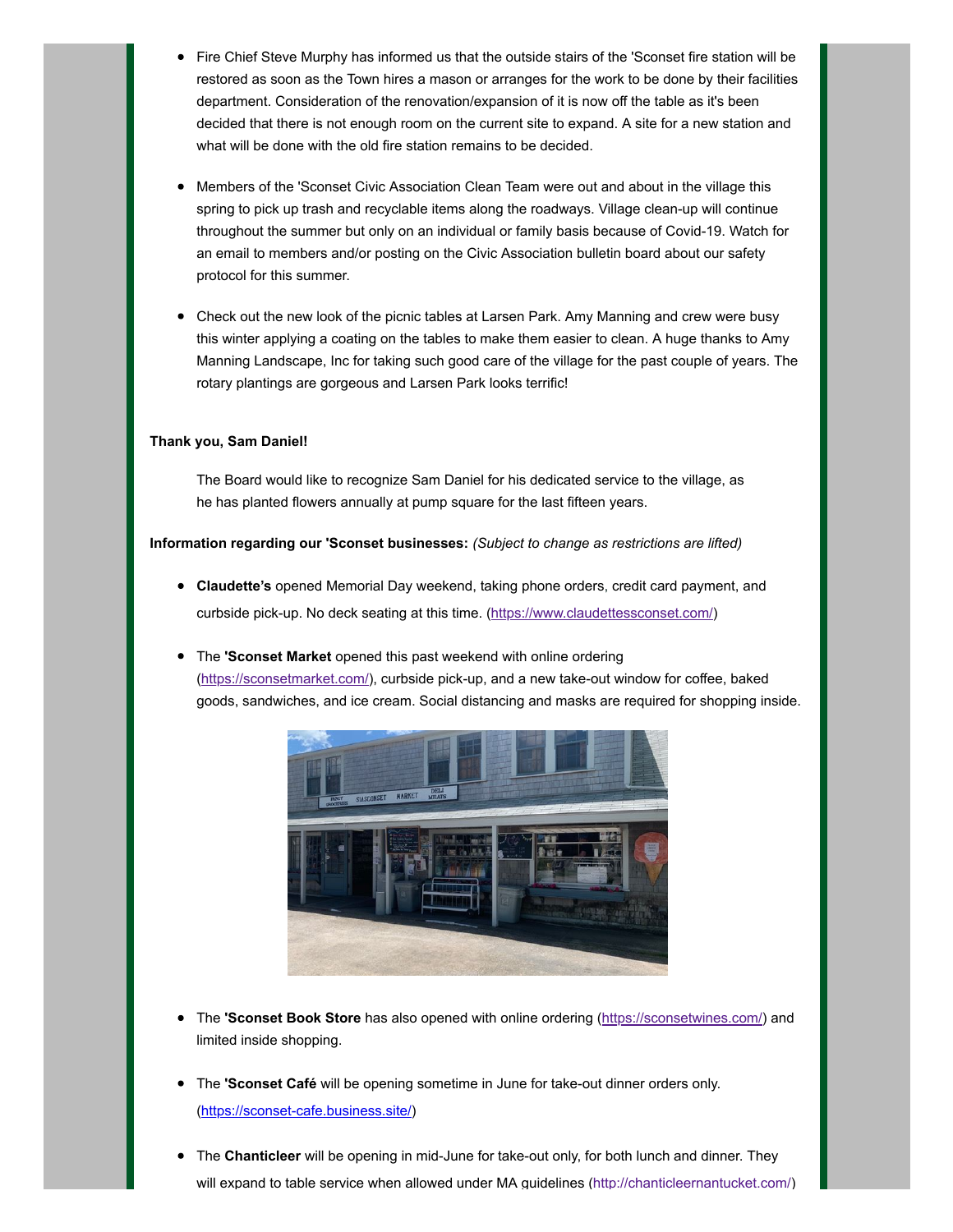The **Summer House Bistro** will be opening in mid-June with outside social distance seating, compliant with all MA restaurant guidelines. (As far as we know, the main restaurant of The Summer House will remain closed for the season for renovations.)

[p](http://chanticleernantucket.com/) g ( p ) and ( p ) and ( p ) and ( p ) and ( p ) and ( p ) and ( p ) and ( p ) and ( p ) and ( p ) and ( p )

[\(http://thesummerhouse.com/thesummerhouse.com/dining/the-beachside-bistro/](http://thesummerhouse.com/thesummerhouse.com/dining/the-beachside-bistro)

AND …

• The Bartlett's truck hopes to be in 'Sconset again this summer from 9am to 1pm, three days a week, pending Town approval.

#### **Civic Association Summer Meeting:**

Unfortunately, we will not be able to have in-person meetings for Civic Association members this summer because of Covid-19. However, we plan to have a **Zoom meeting at 5 pm on Wednesday July 8** for those of you who would like to participate. A Zoom invite will be posted on our website and sent by email closer to the date.

For those who were planning to pay membership dues at one of these meetings, please see below for information on where you can drop off a check instead of mailing it. (All those comfortable doing so are encouraged to pay online.)

#### **Civic Association Elections:**

This is the last newsletter that you will receive from me as my term as President will be over in mid-July. It has been my extreme pleasure to serve the village of 'Sconset for the last twelve years, first as a Civic Association Director (six years), then as Secretary (one year), and then as your President (five years). Thank you very much for putting your trust and faith in me. I'm very pleased with everything we have accomplished during that time.

In lieu of elections by members this year (which, under our Bylaws, must be done in person), pursuant to applicable provisions of the Bylaws, the Board members whose terms do not expire in July will choose a new slate of officers from amongst themselves and make appointments to fill Director vacancies.

Any member of the Civic Association whose dues are paid in full is eligible to serve as a Director. If you would like to nominate yourself or someone else to serve as a Director, please contact Mary Will (marylwill@comcast.net), who serves as Chair of the Nominating Committee. Nominations must be received by June 15 to be considered.

Many thanks to those Board members whose terms will be expiring in July, who have served 'Sconset for the past six years: Cathy Bowman, Nelson (Snooky) Eldridge, Gene Hilzenrath, CO North, and Mary Will. I deeply appreciate all of their contributions to this Board and to the village.

They will continue serving you this summer, along with myself and the other members of the Board, who are: Maggie Boone (currently serving as Secretary), Lynn Fillipski, (currently serving as Vice President), Wendy Holding, Maxwell Mundy, Cindy Nelson, Whitney Schrauth, and Gail Walker.

Stay safe and see you around the village!

Martha Polachi President, Siasconset Civic Association